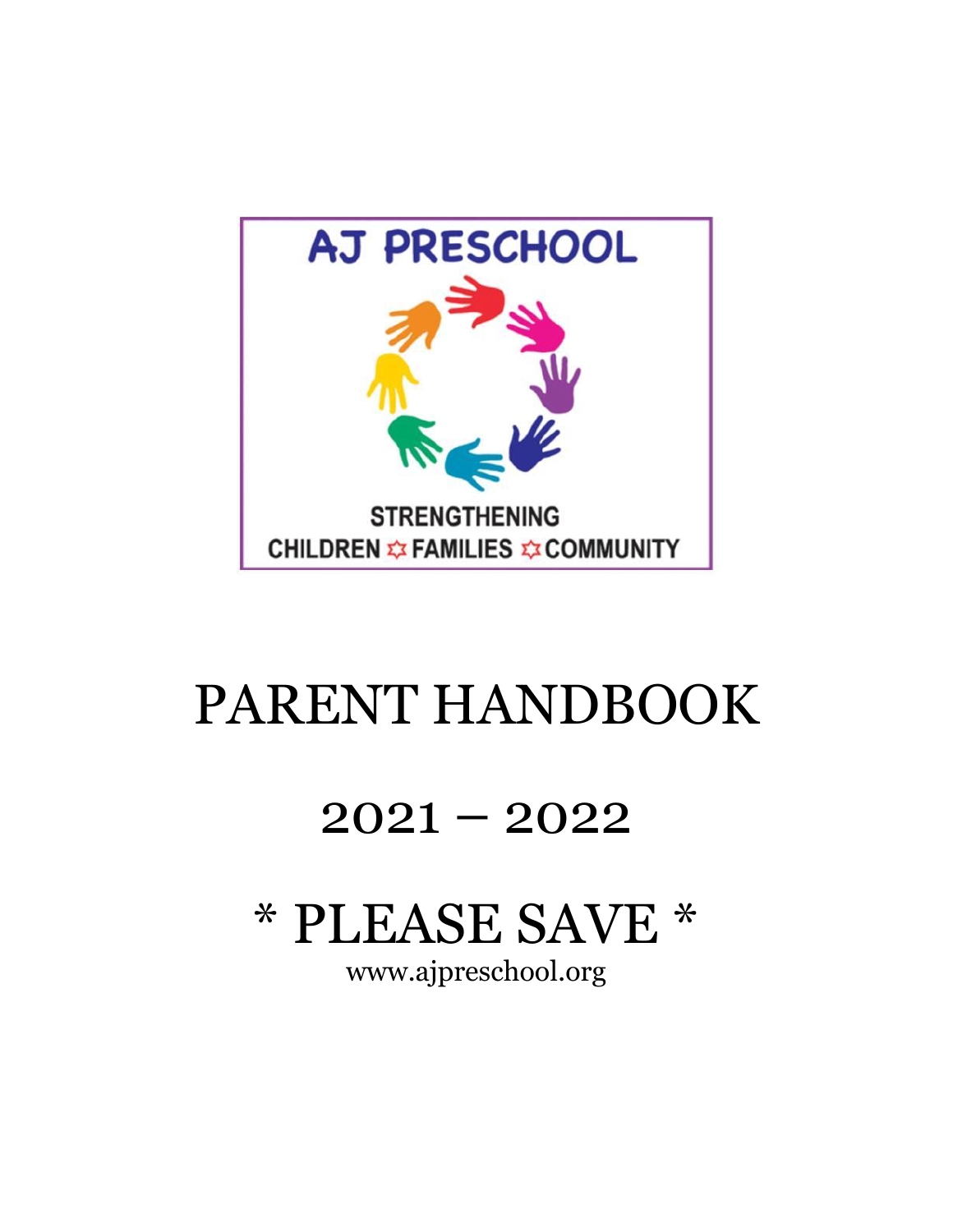PHILOSOPHY Adath Jeshurun Preschool focuses on every area of the child's development. All children are considered regardless of race, creed or national origin. The emphasis is geared toward individual, social emotional, physical, cognitive, linguistic and intellectual growth. From beginning problem-solving, reasoning and critical thinking to the nurturing of creativity, sharing and individuality, the staff at Adath Jeshurun Preschool allow each child to develop at his or her own pace. Activities are designed to engage, challenge, and stimulate our children.

Adath Jeshurun encourages self-expression and self-confidence as children learn about friendship and group interaction. All of this is accomplished through hands-on experience and we believe that all children deserve a learning environment that is both challenging and guiding. The children play and learn in a secure and supportive atmosphere in which emphasis is placed on the process of learning rather than on a predetermined final product.

Adath Jeshurun children learn critical thinking, problem-solving, and reasoning through dramatic arts, creative art projects, block building and water play. They learn Jewish culture, religion, and spiritual principles by celebrating the beliefs, holidays, and heritage of the Jewish people.

JEWISH PERSPECTIVE Adath Jeshurun Preschool is under the auspices of Congregation Adath Jeshurun. The curriculum includes subjects of Jewish interest and content. A Hebrew and an English prayer are recited daily at snack time, and on Friday, the children help usher in the Sabbath with the ritual blessings of the wine, challah (bread), and Sabbath candles and an all school sing-a-long.

The music program includes Israeli and Jewish songs. Throughout the year the students are visited once a month by Cantor David Lipp who teaches them about Judaism. Holidays, Jewish and secular, are celebrated through stories, songs, arts and crafts, cooking, and other activities.

#### IMPORTANT Telephone Numbers & Email Addresses

Preschool Office (502) 451-3434 Website Address [www.ajpreschool.org](http://www.ajpreschool.org/) Preschool Fax (502) 451-3650 AJ Preschool Facebook @ajpreschool

Preschool Director: Sara Gambrell, [sgambrell@ajpreschool.com](mailto:sgambrell@ajpreschool.com) Childcare Coordinator: Michelle McCarty, [mmccarty@ajpreschool.com](mailto:mmccarty@ajpreschool.com) Accounting Administrative Assistant: William Lee, [wlee@ajpreschool.com](mailto:wlee@ajpreschool.com) Speech/Language Pathologist: Mary Jane Baker, mitalks@gmail.com, (502) 891-8878 Office, (502) 599-7941 Cell

*\*\* The addresses and telephone numbers of teachers and additional staff are not printed in the handbook. If you need to reach a teacher or other staff, please leave a message in the office and they will return your call as soon as possible.*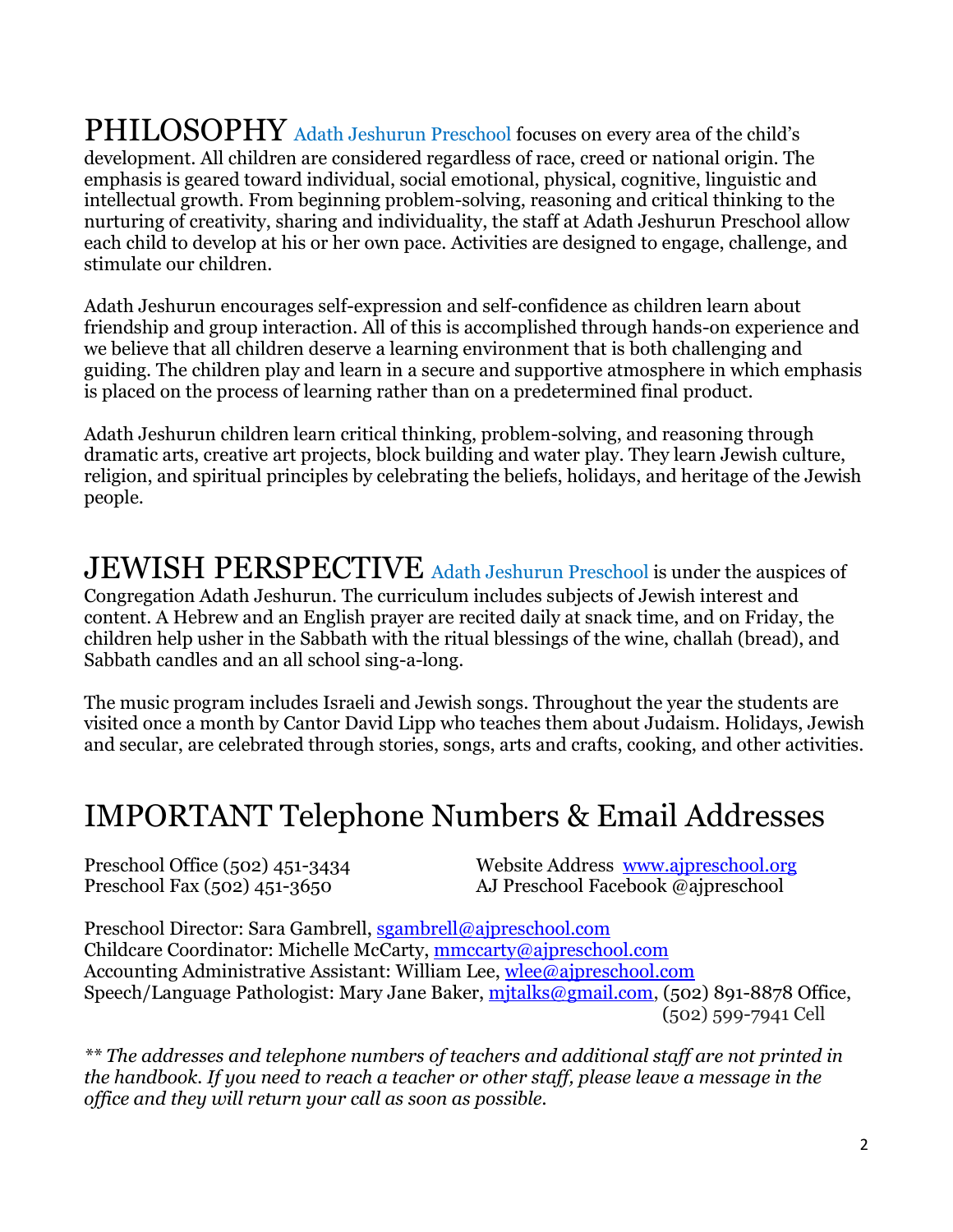PARENT ASSOCIATION The AJ Parent Association (PA) partners with AJ

Preschool in and out of the classroom to encourage and reinforce the connection between home and school. We welcome all family members to participate as a volunteer in any way possible!

AJ Parent Association Facebook Page: [AJ PA 2021-22](https://www.facebook.com/groups/141574201254580/) AJ Parent Associaion Volunteer Sign Ups: [PA Sign Up](https://adathjeshurun.wufoo.com/forms/z1xmw8308sr1v4/)

#### **SCHOOL HOURS**

 $\sim$  9am – 5pm, with an Early Care option 7:30am  $\sim$ 

Early Care: 7:30am – 8:45am drop off \*Monthly registration, light breakfast served UNTIL 8:30am, no carpool – must walk child in. Morning Preschool: 9am – 12pm (noon) \*Morning snack is included Full Day: 9am – 3pm \*Morning snack and balanced lunch are included Extended Day: 9:00 am – 5pm. \*Morning snack, balanced lunch, and afternoon snack are included

#### **CHILD CARE LATE FEES & PICK UP**

Late Morning Arrivals If your child is going to arrive late, please call the office or let us know via ChildPilot. If we do not hear from you by 10:00 a.m., then we will assume they are not coming for the day. It is advantageous for your child to arrive on time in order to maintain consistency and to insure that your child is not missing the classroom activities. It is disruptive to the teacher and other children when children arrive at different times during the morning.

**Late Pick Up** Any child picked up after the end to carpool times of 12:05pm, 3:05pm, & 5:00pm will be charged a \$10 late fee. Children can always be picked up early and are not required to stay the full enrolled time. Late Day carpool begins at 4:50pm and our building closes at 5pm. Starting at **5:01pm** there will be a \$10 late fee with an additional charge of **\$2 per minute**. This also applies to days we close at 3pm. (Signature acknowledgment block)

**After 5:00 p.m. Pickup Policy** We do not maintain staffing beyond 5pm. If a parent does not pick up a child before the preschool closes at 5pm, the emergency names provided for the child will be contacted. If we are unable to reach any of the emergency contacts, we will use our best judgement to provide appropriate care. We appreciate a phone call to let us know that you will be late but a call does not negate late fees.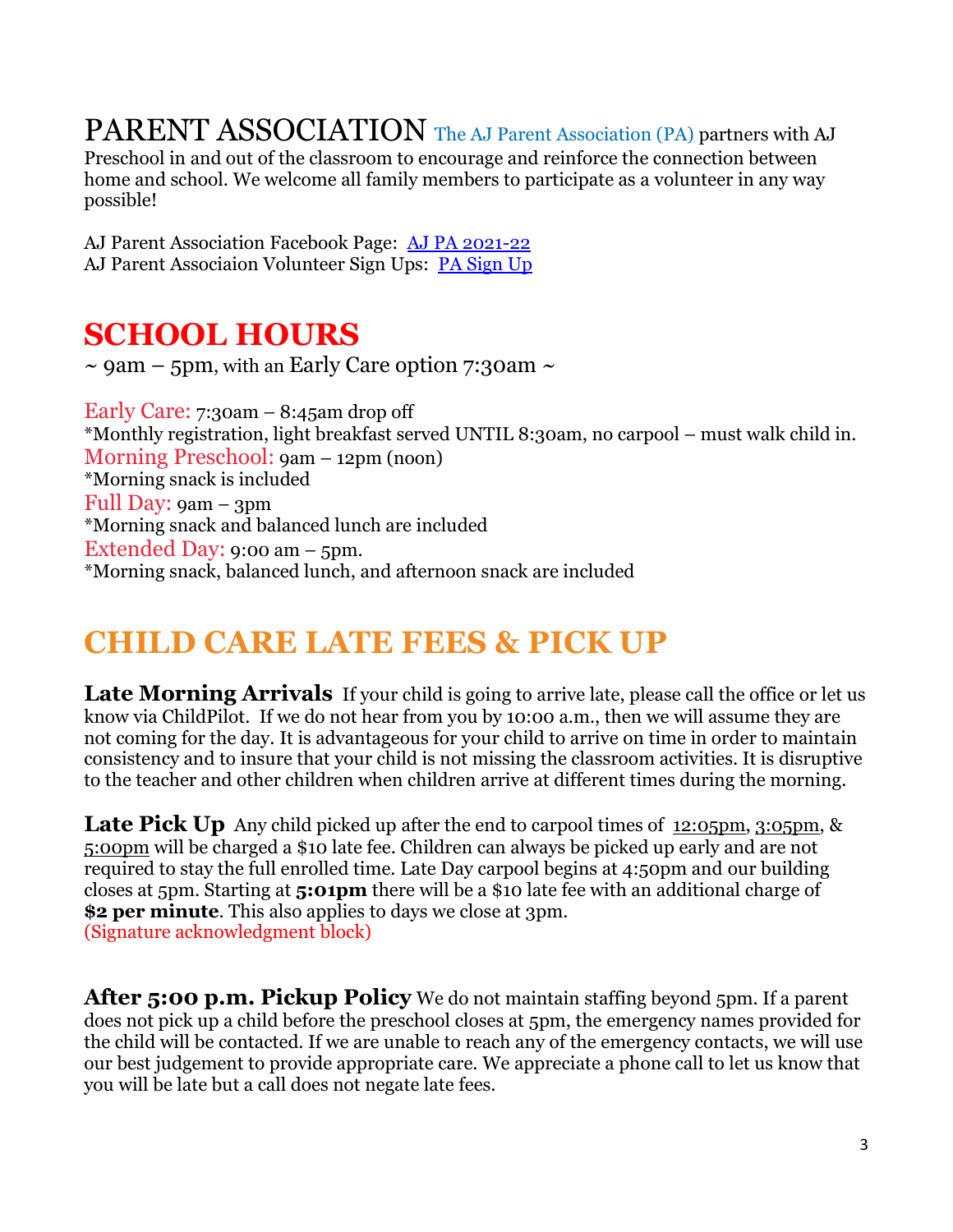**CARPOOL** AJ Preschool uses **ChildPilot** as our childcare management software. The Division of Child Care in Kentucky requires that all children are signed in and out by the person dropping off and picking up. This will be done using the ChildPilot app. Every person will have a unique code. This four-digit code can be used on a personal device or the kiosk device during carpool. Failure to sign a child in or out will result in a \$1.00 administrative fee per child per missing signature. (Signature acknowledgment block)

If your child is going home at a different time than scheduled and/or with another person other than parents/guardians, you must send notification to the office. We will ask to see identification from any person who is not familiar to us. For your child's safety, no exceptions will be made.

**Carpool Procedure for Drivers** Enter ONLY at the Douglass Blvd**.** entrance that is near Ellerbe. Make an immediate left turn and proceed through the parking lot as shown on the map. As you approach the school's portico, it will divide in to two separate lanes, on either side of the portico median.



- Dropoff: Pull up under the portico and the teachers will help your child out of your car. Children should be seated and securely belted when you drop them off. Please do not allow your child to sit in your lap to "steer" or "drive." This is not safe.
- 9am carpool dropoff: Cars will be unloaded between 8:50am 9:10am.
- Pickup: A carpool number will be assigned. Please put this number on the rear view mirror of your car so the preschool staff can easily see it. It will be the parent or guardian's responsibility to help the child into the car and buckle in. All children in your care must be in car seats and seatbelts. Pull over in the parking area if you need additional time to secure the children.
- 12pm (noon) carpool pickup: cars will be loaded between 11:50am 12:05pm.
- 3pm carpool pickup: cars will be loaded between 2:50pm 3:05pm.
- 5pm carpool pickup: cars will be loaded between 4:50pm 5pm.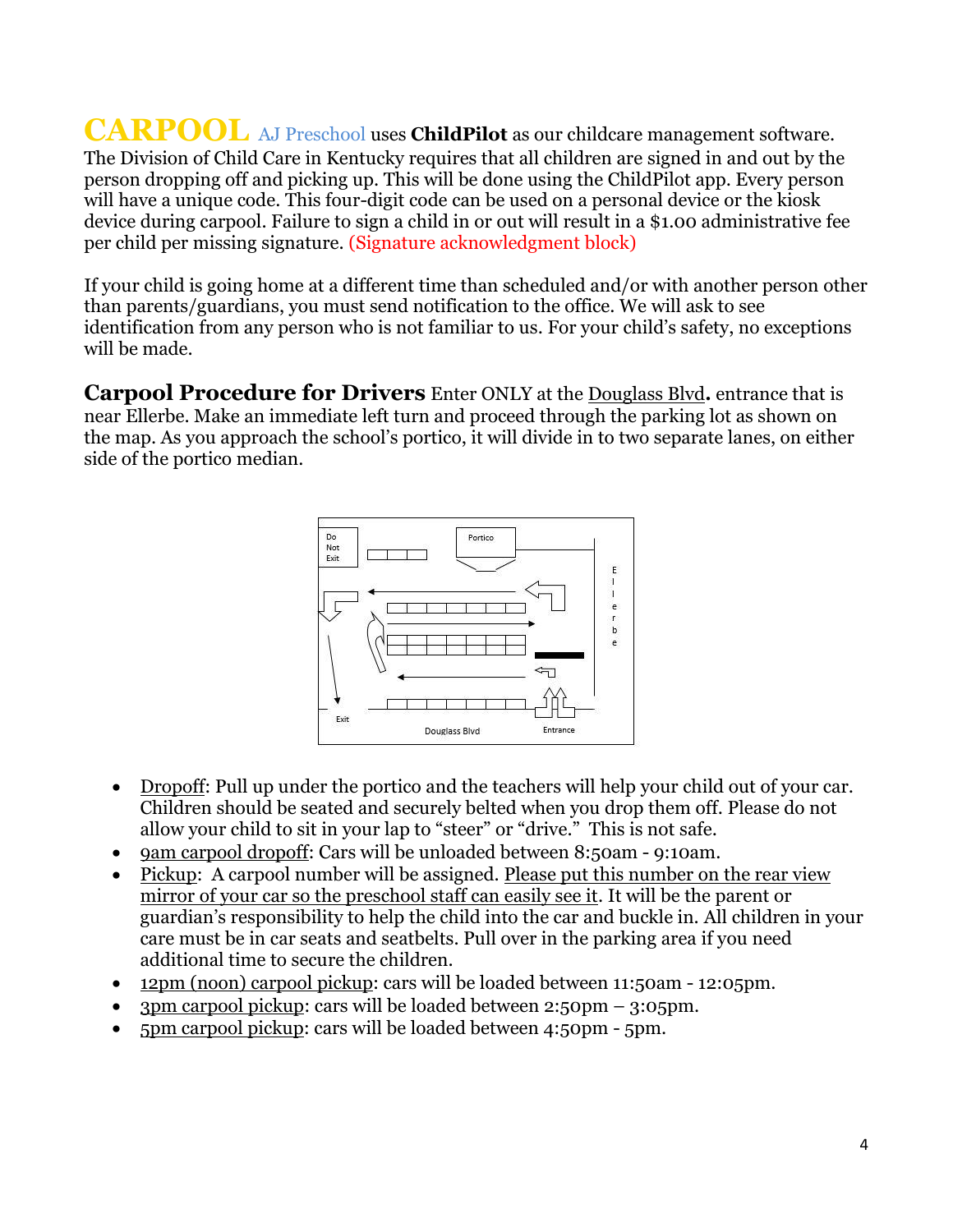**Carpool Procedures for Walkers** All car drivers who are going to park and walk their child up to the front door must enter through the Woodbourne Avenue entrance, park on the hill, and approach the preschool by way of the ramp. If you are walking to preschool you must also enter through the Woodbourne Avenue entrance so you do not walk across the carpool line. Please DO NOT walk across the carpool line.

**CHILD PREPAREDNESS** When **dressing your child**, we prefer your child wear play clothes. Please, no straps which need buttoning or belts which are difficult to handle. We are trying to help children gain independence, and clothing that they can handle will aid in that direction. **Please label all articles of clothing with your child's name & send an extra outfit to remain at school.**

- **Parents of toddlers and 2-year olds**: Please help the teachers by sending your child in clothing that will assist them in changing diapers.
- Any child **wearing pull-ups** must wear the kind that break away at the sides.
- **All shoes worn** should be closed-toe shoes. Please avoid Crocs without a back strap; we have found that some Crocs are difficult for the children to run and play in.
- **Unless the weather** is uncomfortably inclement, our classes go outside every day, even if only for a few minutes. Please dress your child accordingly. We do take into account the heat index and daily wind chill factor.

**SCHOOL BAGS** We ask that each child, even toddlers and 2-year olds, carry a bag (large enough for art projects, etc.) back and forth to school every day. Make sure it is clearly labeled with your child's name. Please check your child's school bag daily for messages and art work.

**SPEECH THERAPY** AJ Preschool contracts with a speech therapist who usually screens all AJ students after the start to the school year at no const to you. Parents who decide on continued therapy for their child will make payment arrangement with the therapist directly.

**OCCUPATIONAL THERAPY (OT)** AJ Preschool contracts with an OT therapist who usually screens AJ students after the start to the school year based on parent or teacher referral. At this time, you may be contacted by the therapist and offered an OT screen at no cost to you. Parents who decide on continued therapy for their child will make payment arrangement with the therapist or OT practice directly.

**PARENT-TEACHER CONFERENCES** Conferences are held twice a year. We ask that your child is not present during the conference so any sensitive information is only communicated among adults. *Please feel free to contact your teacher or the director at any time at school throughout the year with any concerns or questions you might have.*

**Fall Conferences will be held on November 12th.** This conference is a CLOSED DAY from school and conferences are scheduled during the day. **Spring Conferences during the week of February 22nd**. This conference is optional, and is scheduled throughout the week at the convenience of both teachers and parents.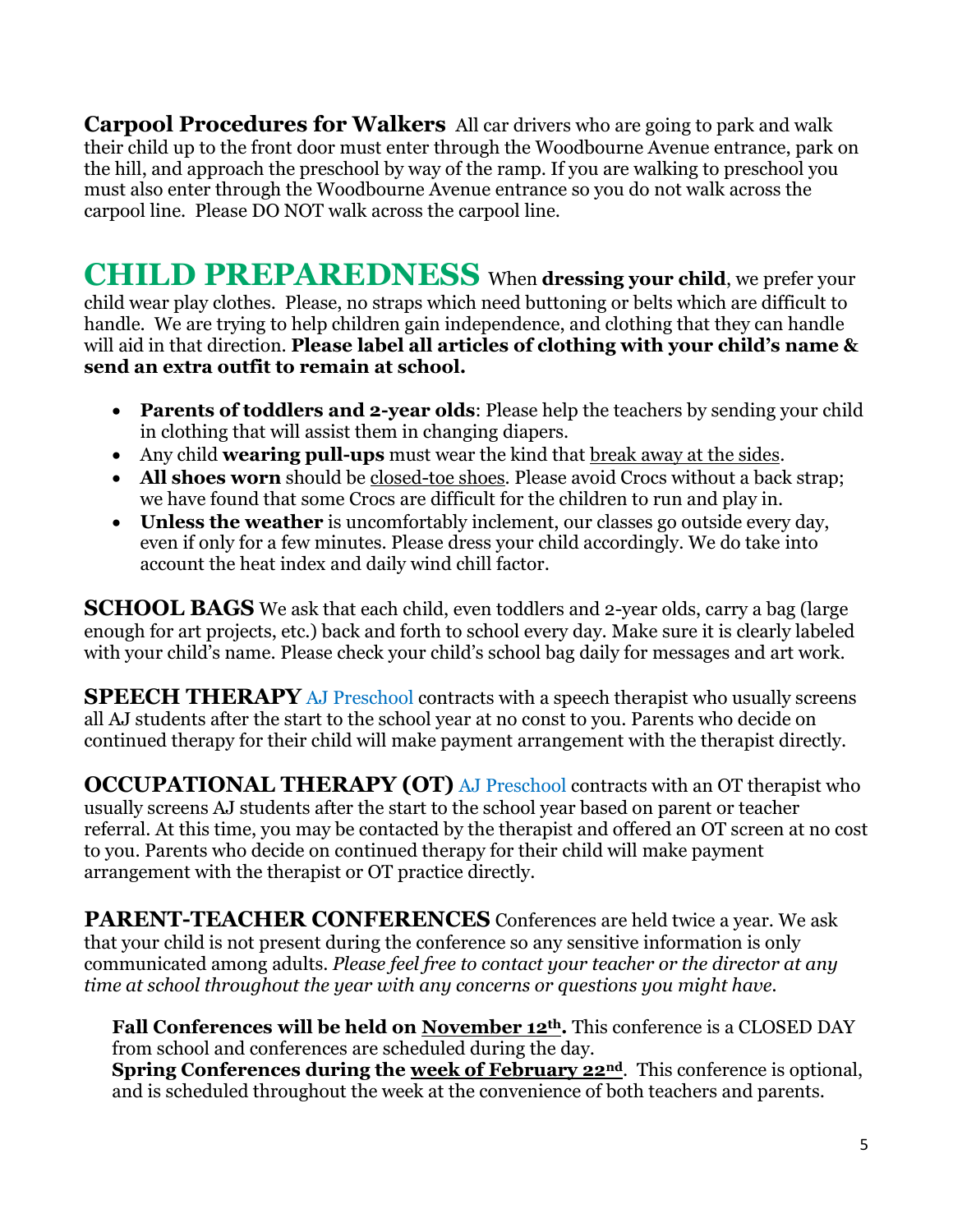### **MISCELLANOUS INFORMATION**

**BIRTHDAYS AND SPECIAL DAYS** If you wish to celebrate your child's birthday during the school year, or for those who have summer birthdays, a special day may be celebrated at anytime the parents prefer. Birthdays and special days are optional and up to each individual family. **A gift** of books or education toys to your child's classroom is a nice way of honoring your child's birthday. If goodie bags are desired, please pack with stickers, pencils, little toys, etc. versus candy/sweets. (This suggestion has been made by parents). AJ Preschool procedure is as follows:

- Arrange the day of the party with your child's teacher. Please check with the teachers regarding any allergies.
- In keeping with the synagogue's Kashrut (Jewish Dietary Laws) policy, no cupcakes or other treats baked at home will be allowed in the building. Any treat that is packaged and marked with a "K" or "U" is acceptable. Please refer to the list of approved bakeries & treats [HERE.](https://ef4a5a6f-daad-469f-9360-af7e68e47f64.filesusr.com/ugd/3a279a_6766676401094c4fb8bee19e6e22a745.pdf)

**Birthday celebrations** are one of our children's greatest joys. Please make every effort when planning a party outside of school to be sensitive to the religious observances of school mates (Friday night, Saturday, & Sunday mornings). Our **school directory** is available with ChildPilot; please send personal party invitations directly to parent emails or postal addresses. Out of respect for those not invited, please do not gift invitations at school.

**BLESSING** Each day at meal times a prayer is recited in both Hebrew & English before eating. **(***Ch =* sound not found in English: similar to German "*ach*")

Bah-rooch Ah-tah Ah-doh-nye, Translation: Eh-lo-hay-noo Meh-le*ch* Ha-o-lam, Praised are You, Our God, Bo-ray Mee-nay Miz-o-note. Ruler of the universe, Thank you, dear God, for the good things we eat. Amen For creating the food we eat.

**CHILD ABUSE** State law requires that any suspected case of child abuse must be reported to the teacher or Director. In Kentucky, the law protects a person when a case of child abuse or neglect is reported. The person reporting is protected from any criminal liability.

AJ Preschool will take the following affirmative steps to protect children from abuse or neglect:

1. If abuse by a staff member is suspected, the staff person will be removed from direct supervision of children.

2. The child will be examined for injuries. The Director will talk to the child to hear child's account of the incident.

3. The Child Abuse Hotline will be notified if abuse is suspected.

4. Child's parents will be notified.

5. If abuse occurred, the Licensing Division of the Cabinet for Human Resources will be notified within 24 hours.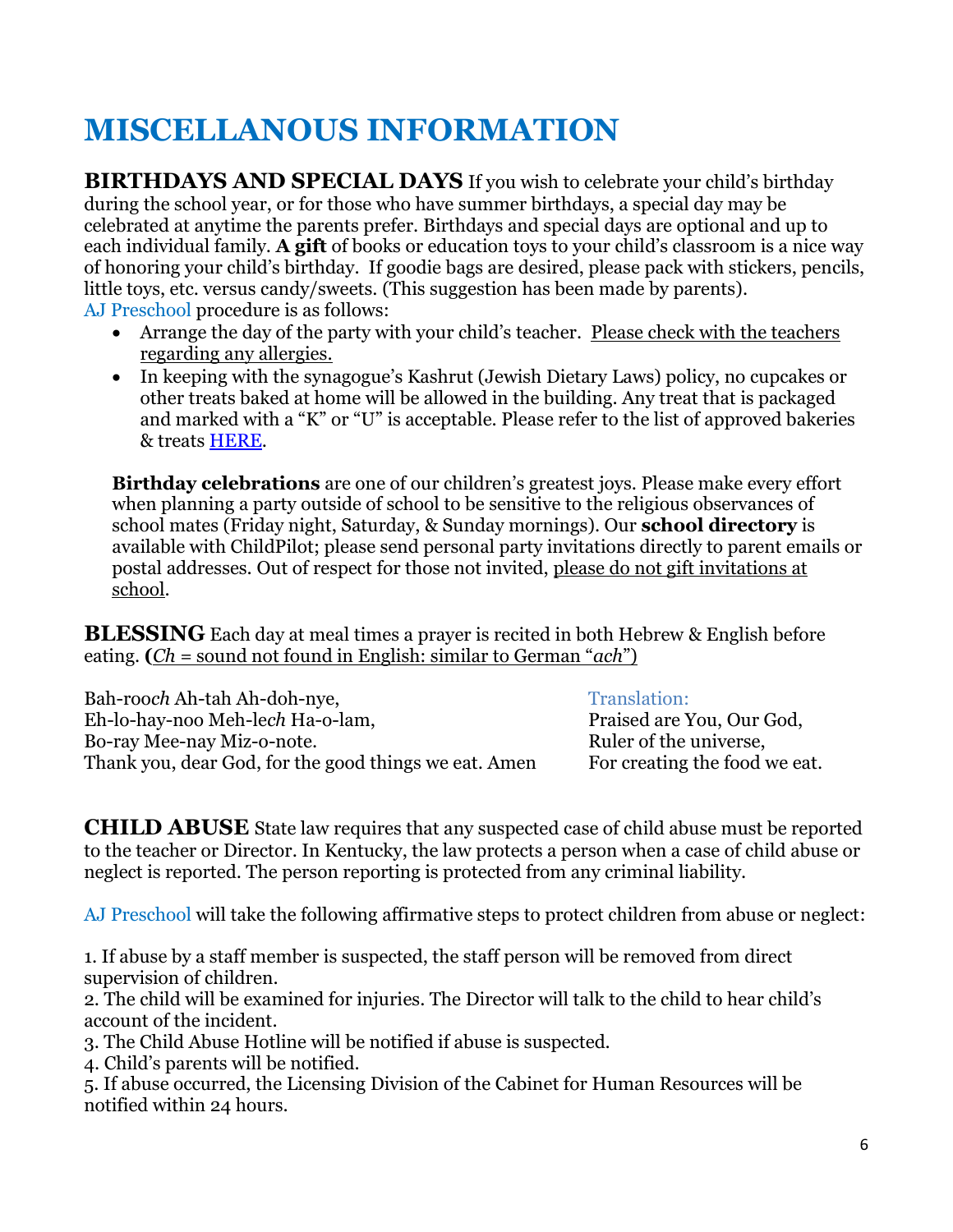**CLASSROOM & VISITING PETS** Some classrooms may have class pets; some of those animals may include fish, hamsters, bunnies, small lizards, or insects. At times throughout the school year there may be special visits to the school by various animal groups.

**DISCIPLINE** The forms of discipline used at Adath Jeshurun Preschool are positive reinforcement and re-direction. In some cases we do use time-out. On some occasions children may be brought to the office to talk to the Director. Parents will be notified and asked to meet with the Teacher and Director if the undesirable behavior continues.

**EMERGENCY DRILLS** Fire drills are conducted monthly; Earthquake, tornado, and safety drills are practiced together quarterly.

**FAMILY CRISIS** From time to time families in our school may encounter divorce, death of a family member, or a hospital stay by parent or child. This can cause great trauma for children and alter their behavior at school. Because of this and because our staff can lend emotional support to children during these times, we request that you discuss any situation of this nature with your child's teacher or the Director.

**FIELD TRIPS & SPECIAL EVENTS/GUESTS** The 3-year-old and 4-year-old classes may take a variety of field trips. A permission form will be required for **EACH** field trip, or your child will be unable to attend. Miller Transportation will provide buses for the field trips. The infants, toddlers and two-year olds will join the older children for programs in school. These may include a magician, a puppet show, or a music experience. These events will be listed in the weekly email newsletter you will receive each week.

**RIGHT OF REFUSAL POLICY** The school reserves the right to drop a family from its rolls for reasons of non-cooperation, delinquency in payment of fees, or inability of child or parents to adjust to the expectations of the preschool program, especially those related to COVID-19 health and safety. Such withdrawals are to be determined by the Director.

#### **MEDICAL INFORMATION School is for well children only.**

**ILLNESS** Children showing symptoms of illness will not be admitted and children becoming ill during the day must be picked up immediately.

- Children may not be brought into school with any of the following: undiagnosed skin rash or sores, vomiting, sore throat, chills, diarrhea, inflamed or swollen eyes, flushed or unusual pallor of the face; severe headache, listlessness, nausea, temperature **of 100.4 degrees or above**, or any communicable disease.
- Undiagnosed skin rashes or sores must be seen by a doctor when suspected by the Director or office staff of a communicable disease. Your child must be cleared by a doctor in writing (by fax or in person) before returning to school.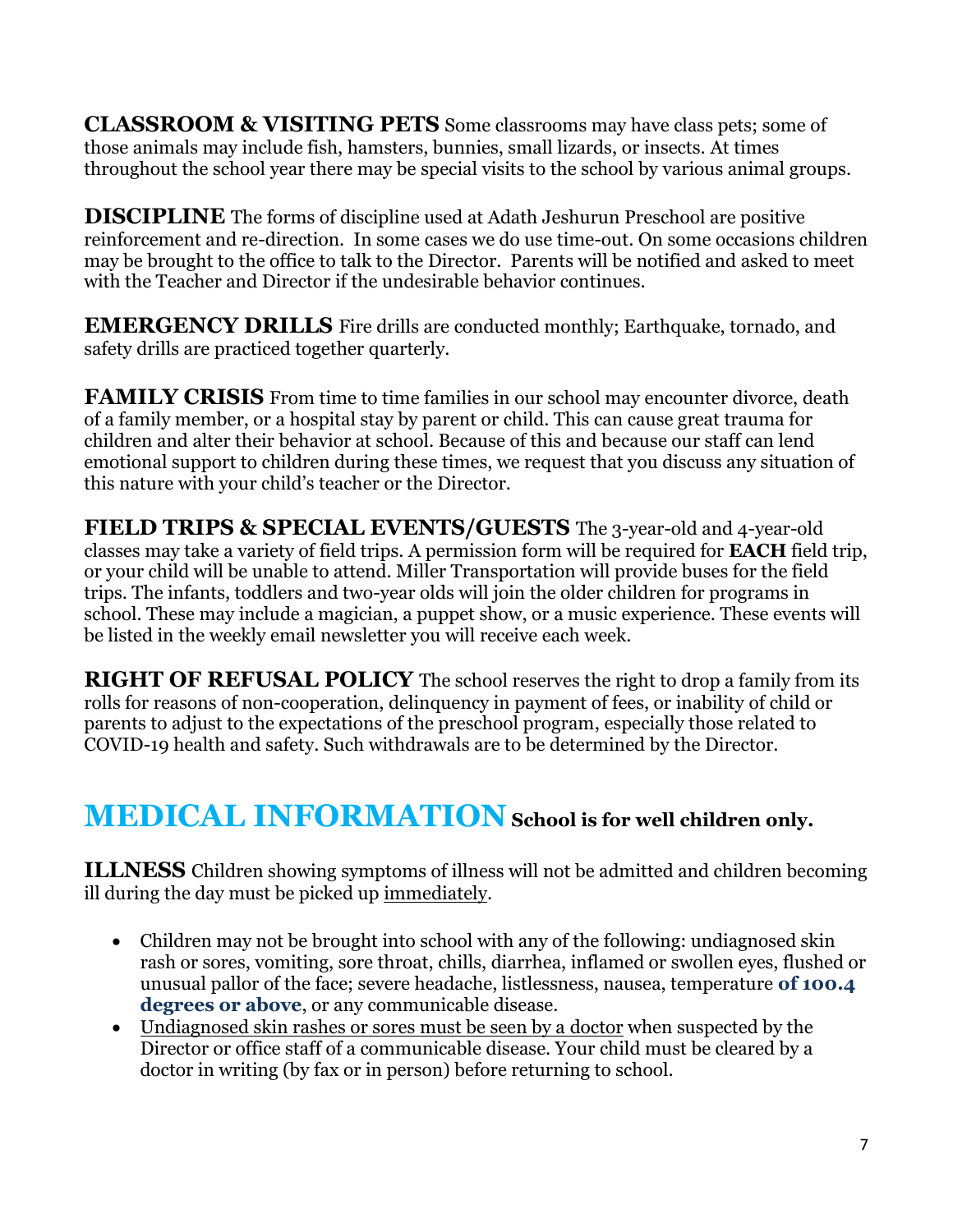• If a child has been treated for head lice he/she will not be admitted to school until his/her hair has been checked by school personnel. The hair must be totally nit free before the child will be admitted to school.

#### **If your child is sent home because of fever, vomiting, or diarrhea, they are not allowed to return to school the next day and must be symptom free for 24 hours (without the aid of a fever-reducing medication) before returning.**

**IMMUNIZATION CERTIFICATE** An up-to-date Kentucky Immunization Certificate is required by State Law for each child before admittance. If you have a valid certificate on file with us, you are not required to obtain a new one. You will be notified by the office as it expires.

**Exemption & Exceptions** to the required Immunization Schedule include a child with a temporary or permanent medical contraindication to receiving a vaccine or if there is a religious objection then a parent or guardian can submit the Commonwealth of Kentucky Parent or Guardian's Declination on Religious Grounds to Required Immunizations form upon enrollment. If there is an outbreak of a communicable disease, a child who has not received that specific vaccine may be denied school attendance until the outbreak is determined to be over.

**MEDICAL EMERGENCY FORM** It is imperative that we have this form on file. This form provides us with emergency information and allows the school to have your child transported to a hospital in the event you cannot be reached. If any information changes during the school year please notify us immediately.

**MEDICATION** Only medication prescribed by a physician will be administered to the child. A note from the physician must accompany over the counter medicines stating the name of the medicine and the amount to be given. (Must include specific dosage, not just "by weight, age, or per label"). We do ask that you administer medications at home if the medication is required to be given only once a day. Medicines **MUST** be in the original container; Prescription medicine **MUST** have pharmacy label with instructions attached.

**Medication should be picked up every day**. Parents must hand deliver medicines to the Preschool Office & sign a medicine release log each day that medication is to be given.

**Medicine left for more than five days will be discarded (except for rescue medications).** We will not make judgment decisions regarding medication or take telephone requests for this issue. Medicine will not be given if the log is not filled out properly.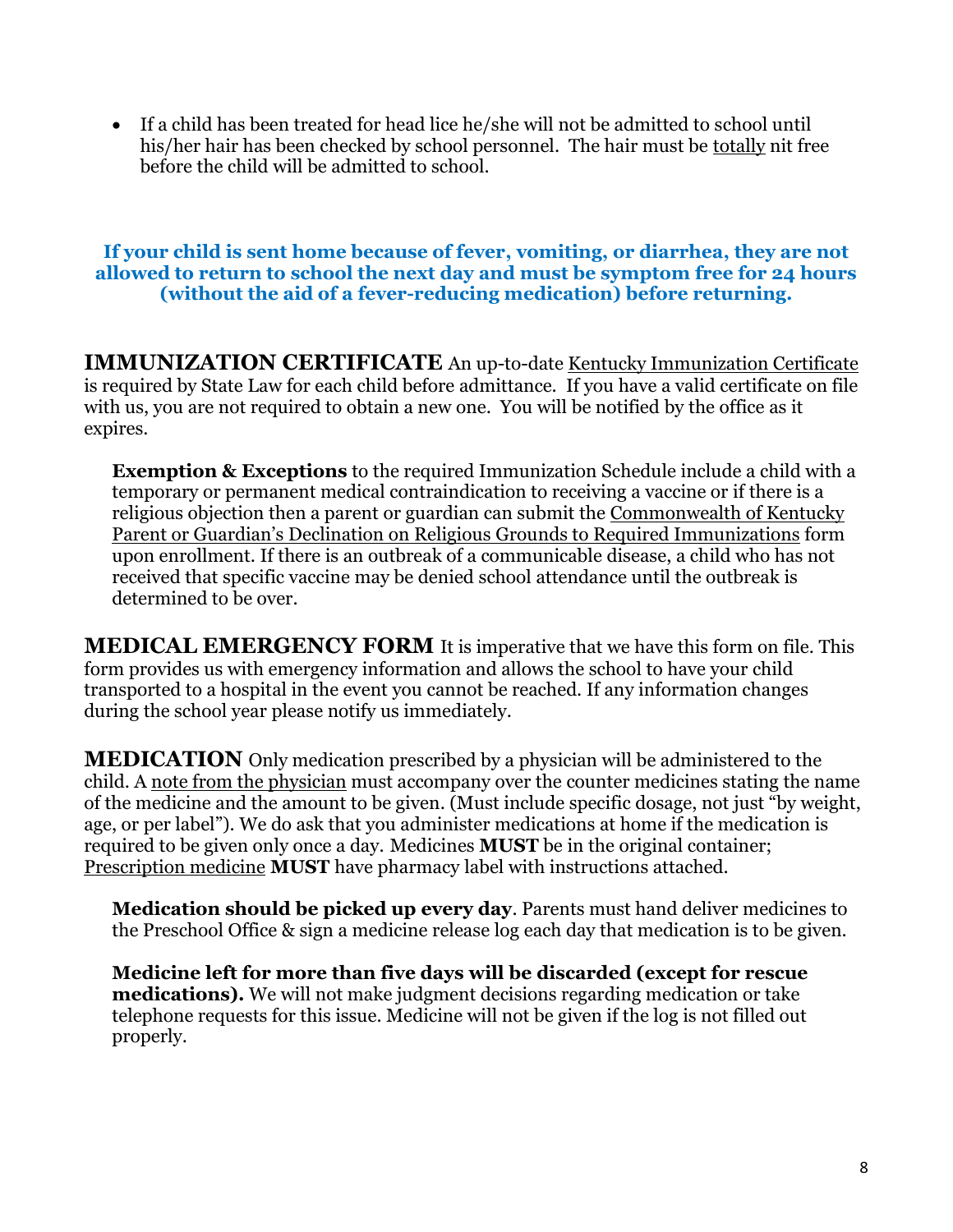**INCLEMENT WEATHER POLICY** In the event of inclement weather, the safety of our preschoolers, families, and staff is our top priority. In deciding whether to open or close, several factors are considered including the condition of roadways in the surrounding streets and in AJ's parking lot, as well as advisories from authorities. **Below is a guide to weather closings** at AJ Preschool.

| <b>JCCS CLOSING</b><br><b>STATUS</b>                                                       | WEATHER<br>CONDITION                                                                                         | <b>AJ STATUS</b>                                                                                                                             |
|--------------------------------------------------------------------------------------------|--------------------------------------------------------------------------------------------------------------|----------------------------------------------------------------------------------------------------------------------------------------------|
| Jefferson County<br><b>CATHOLIC Schools</b><br>announce all-day<br>cancellation            | If closing is due to<br>snowfall or ice on the<br>roads                                                      | AJ Preschool will be closed.                                                                                                                 |
| Jefferson County<br><b>CATHOLIC Schools</b><br>announce all-day<br>cancellation            | If closing is due to<br>frigid temps or power<br>outages                                                     | AJ Preschool will make a<br>decision and parents will<br>receive a text via our<br>ChildPilot app.                                           |
| Jefferson County<br><b>CATHOLIC Schools</b><br>announce delayed opening                    | For any weather<br>condition                                                                                 | AJ Preschool will open at 9:00<br>a.m.                                                                                                       |
| Jefferson County<br><b>CATHOLIC Schools</b><br>announce early closing                      | For any weather<br>condition                                                                                 | AJ Preschool will close one<br>hour after Catholic elementary<br>schools close.                                                              |
| Jefferson County<br><b>CATHOLIC Schools are on</b><br>Non-Traditional<br>Instruction (NTI) | For any weather<br>condition                                                                                 | AJ Preschool will make an on-<br>site decision regarding<br>closure, and parents will<br>receive a text via our<br>ChildPilot app.           |
| N/A                                                                                        | Roads become<br>hazardous on a day<br>when Jefferson County<br><b>CATHOLIC Schools are</b><br>not in session | AJ Preschool will make an on-<br>site <u>decision</u> regarding closing<br>early, and parents will receive<br>a text via our ChildPilot app. |

 $\sim$  There will be no refunds or make-up days for closings due to inclement weather  $\sim$ 

**TORNADO WARNINGS** In the event of a tornado **WARNING** (not a Tornado **Watch**) all children will be kept at school until an all-clear alert has been issued. For everyone's safety please do not attempt to pick up your child before the all-clear signal has been issued.

**BUILDING EMERGENCY** In the event of a severe emergency which renders the building unsafe, all children will be taken to St. Andrews Episcopal Church on Ellerbe Avenue, directly across the street from AJ .